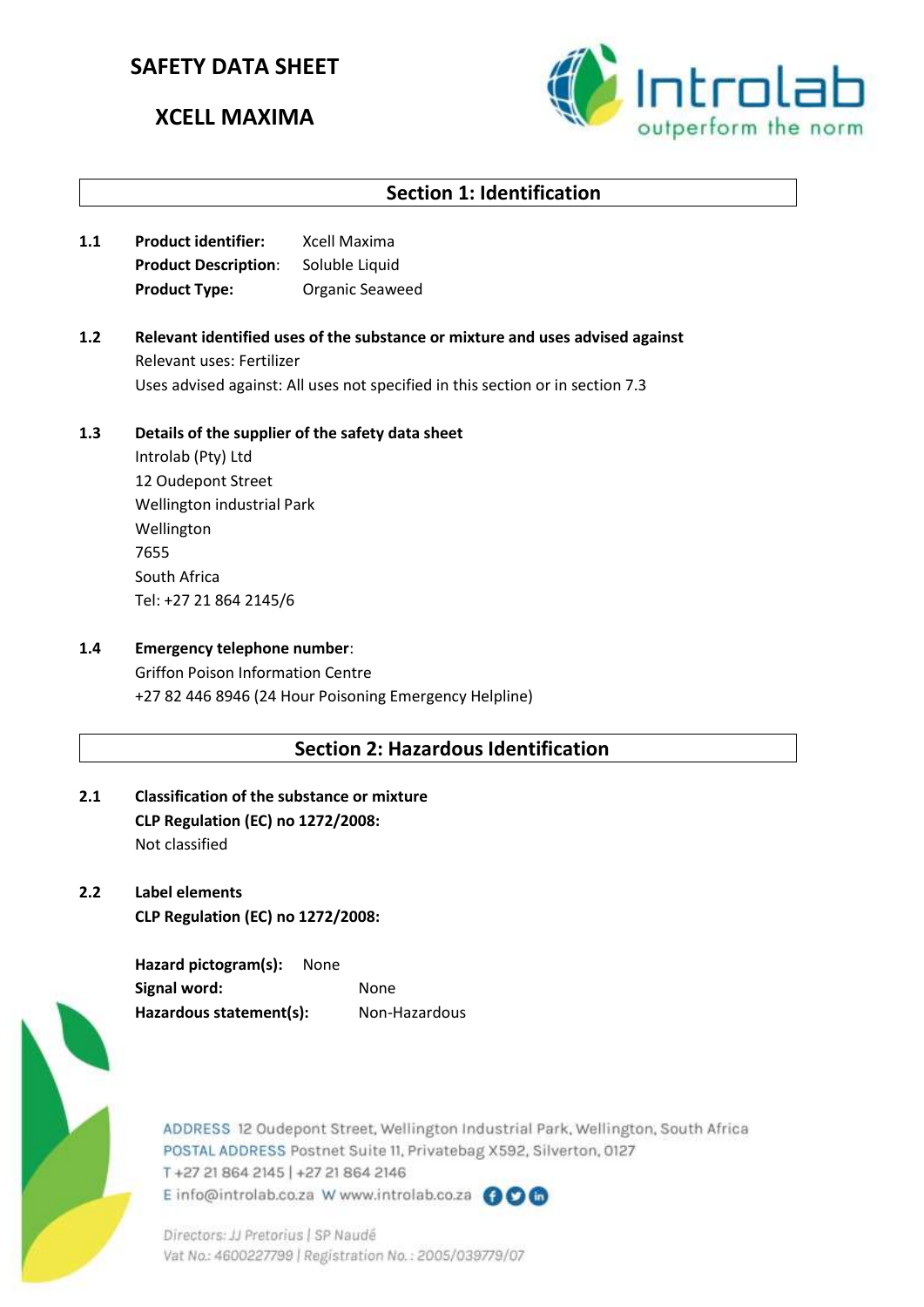Precautionary Statement(s):

P101 – If medical advice is needed, have product container or label at hand.

P102 – Keep out of reach of children.

P103 – read label before use.

P501 – Dispose of the contents/containers in accordance with the current legislation on waste treatment.

#### **2.3 Other hazards:** Non-applicable

# **Section 3: Composition / Information on Ingredients**

#### **3.1 Substance:**

*Ecklonia Maxima* 100%

#### **3.2 Mixture:**

Chemical description: Fertiliser based on seaweed Components: Components contained in the mixture is not classified as hazardous

## **Section 4: First Aid Measures**

#### **4.1 Description of first aid measures**

The symptoms resulting from intoxication can appear after exposure, therefore, in case of doubt, seek medical attention for direct exposure to the chemical product or persistent discomfort, showing the SDS of this product.

#### **By inhalation:**

Remove to fresh air. If not breathing give artificial respiration. If breathing is difficult, give oxygen. Do NOT give mouth-to-mouth resuscitation if victim ingested or inhaled the substance. Keep person at rest and warm. Treat symptomatically and supportively as and when required. Obtain medical advice if necessary.

#### **By skin contact:**

Remove any contaminated clothing. Wash skin with soap or mild detergent and water. Get medical attention if irritation develops or persists. Wash clothing before re-use.

#### **By eye contact:**

Immediately flush eyes with lukewarm water or saline solution for at least 15 minutes, lifting lower and upper eyelids occasionally. Check for and remove any contact lenses after 5 minutes. Get medical attention if necessary.

#### **By ingestion / aspiration:**

Have victim rinse mouth thoroughly with water. Give water to dilute the material if victim is alert and not convulsing. Induce vomiting immediately as directed by medical personnel. If spontaneous vomiting occurs, have victim lean forward with head down to avoid breathing in of vomits, rinse mouth and administer more water. Never give anything by mouth to an unconscious person. Qualified medical personnel should perform administration of oxygen. Seek medical advice if necessary.

**4.2 Most important symptoms and effects, both acute and delayed:** No information available.

# **4.3 Indication of any immediate medical attention and special treatment needed Notes to physician**: None.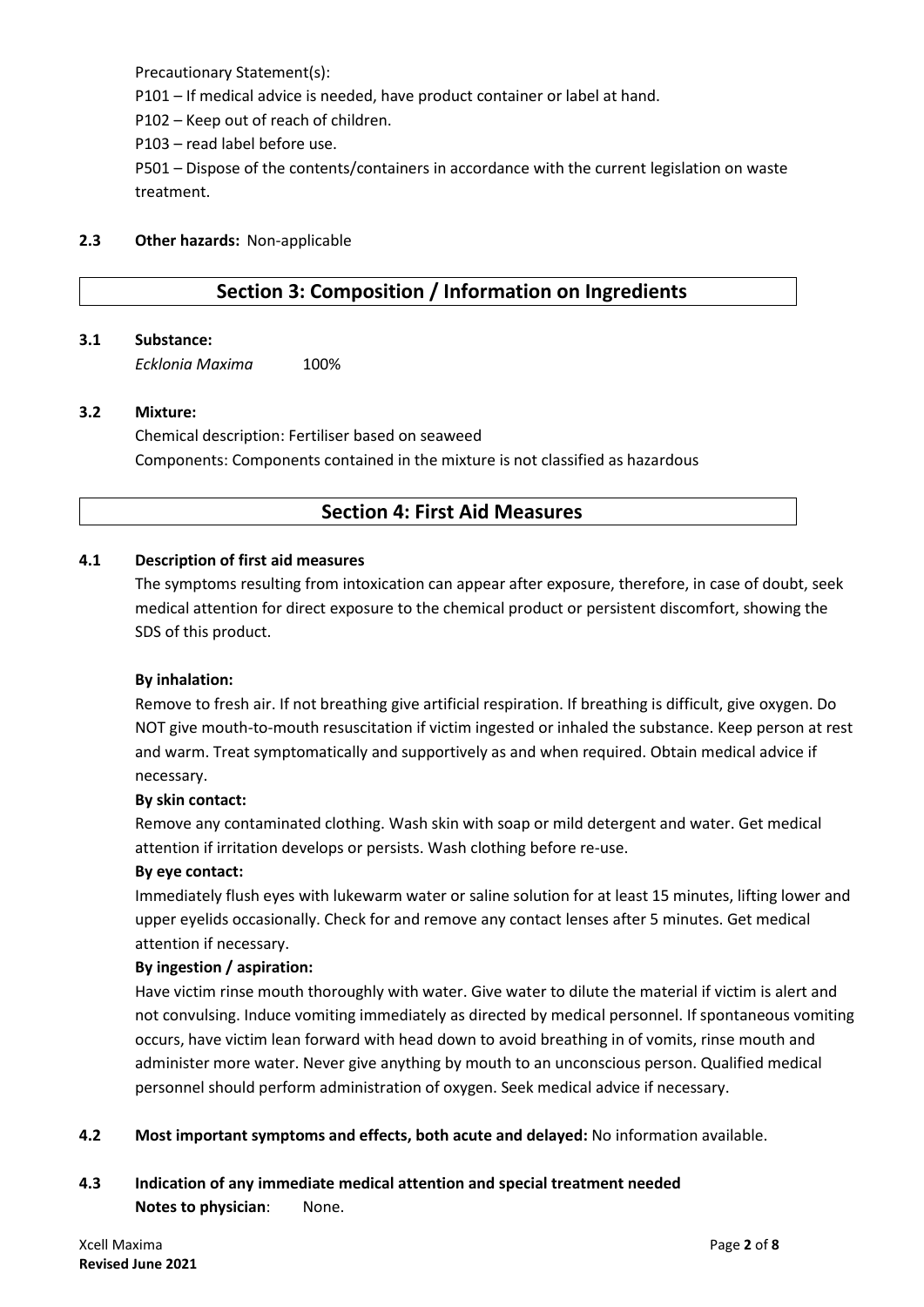# **Section 5: Fire Fighting Measures**

# **5.1 Fire Extinguishing Media Suitable extinguishing media:** Water spray, water fog, alcohol-resistant foam, carbon dioxide, dry chemical. **Unsuitable extinguishing media:** No information available.

#### **5.2 Special hazards arising from the substance or mixture:** No dangerous hazards

#### **5.3 Additional provisions:**

Act in accordance with the Internal Emergency Plan and the Information Sheets on actions to take after an accident or other emergencies. In the event of a fire, wear full protective clothing and self-contained breathing apparatus with full-face piece operated in the pressure demand or other positive pressure mode.

### **Section 6: Accidental Release Measures**

#### **6.1 Personal precautions, protective equipment and emergency procedures:**

Slippery when spilt. Avoid accidents, clean up immediately. Wear appropriate personal protective equipment.

**6.2 Environmental precautions:** Keep product away from drains, surface and underground water.

# **6.3 Methods and materials for containment and cleaning up**

#### **Spills:**

Collect in containers for disposal. Wash contaminated surfaces to remove any residues. Minimize use of water to prevent environmental contamination.

#### **Large Spills:**

Prevent spillage or further leakage if it is safe to do so. Contain spillage with sand bags or by other means. Absorb with earth, sand or absorbent material. Dig up heavily contaminated soil. Flush with water to remove any residues. Keep product and wash water out of drains, sewers, ditches and waterways.

#### **6.4 Reference to other sections:**

See Section 1 for emergency contact information. See Section 8 for information on appropriate personal protective equipment. See Section 13 for additional waste treatment information.

## **Section 7: Handling & Storage**

### **7.1 Precautions for safe handling:**

A.- Precautions for safe manipulation

Comply with the current legislation concerning the prevention of industrial risks. Keep containers hermetically sealed. Control spills and residues, destroying them with safe methods (section 6). Avoid leakages from the container. Maintain order and cleanliness where dangerous products are used.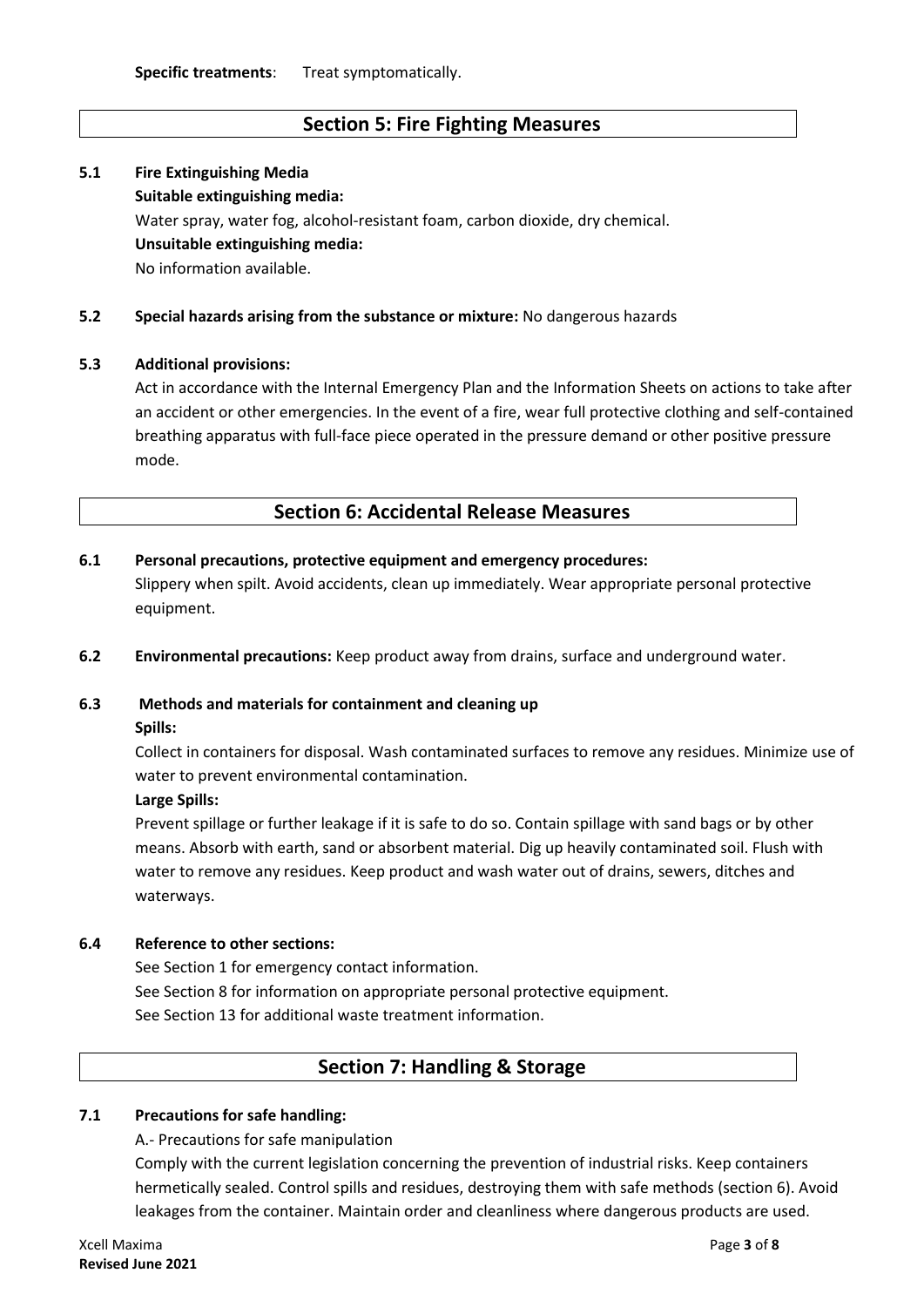B.- Technical recommendations for the prevention of fires and explosions Due to its non-flammable nature, the product does not present a fire risk under normal conditions of storage, manipulation and use.

C.- Technical recommendations to prevent ergonomic and toxicological risks Do not eat or drink during the process, washing hands afterwards with suitable cleaning products.

D.- Technical recommendations to prevent environmental risks It is recommended to have absorbent material available at close proximity to the product (See subsection 6.3)

### 7**.2 Conditions for safe storage, including any incompatibilities:**

A.- Technical measures for storage Minimum Temp.: 5 °C Maximum Temp.: 30 °C Maximum time: 36 Months

#### B.- General conditions for storage

Store in the closed, original container in a dry, cool, well-ventilated area out of direct sunlight. Avoid sources of heat, radiation, static electricity and contact with food. For additional information see subsection 10.5. Keep containers closed when not in use - check regularly for leaks.

#### **7.3 Specific end use(s)**

Except for the instructions already specified it is not necessary to provide any special recommendation regarding the uses of this product.

## **Section 8: Exposure Controls / Personal Protection**

**8.1 Control parameters:** No specific occupational exposure limit has been established.

#### **8.2 Exposure controls**

#### **Appropriate engineering controls:**

Good general ventilation should be sufficient to control worker exposure to airborne contaminants.

#### **Individual protection measures**

#### **Hygiene measures:**

Wash hands, forearms and face thoroughly after handling chemical products, before eating, smoking and using the lavatory and at the end of the working period.

#### **Eye/face protection:**

Safety eyewear complying with an approved standard should be used when a risk assessment indicates this is necessary to avoid exposure to liquid splashes, mists, gases or dusts. Possible: safety glasses with side- shields

#### **Skin protection**

**Hand protection:** Protective gloves against minor risks. **Body protection:**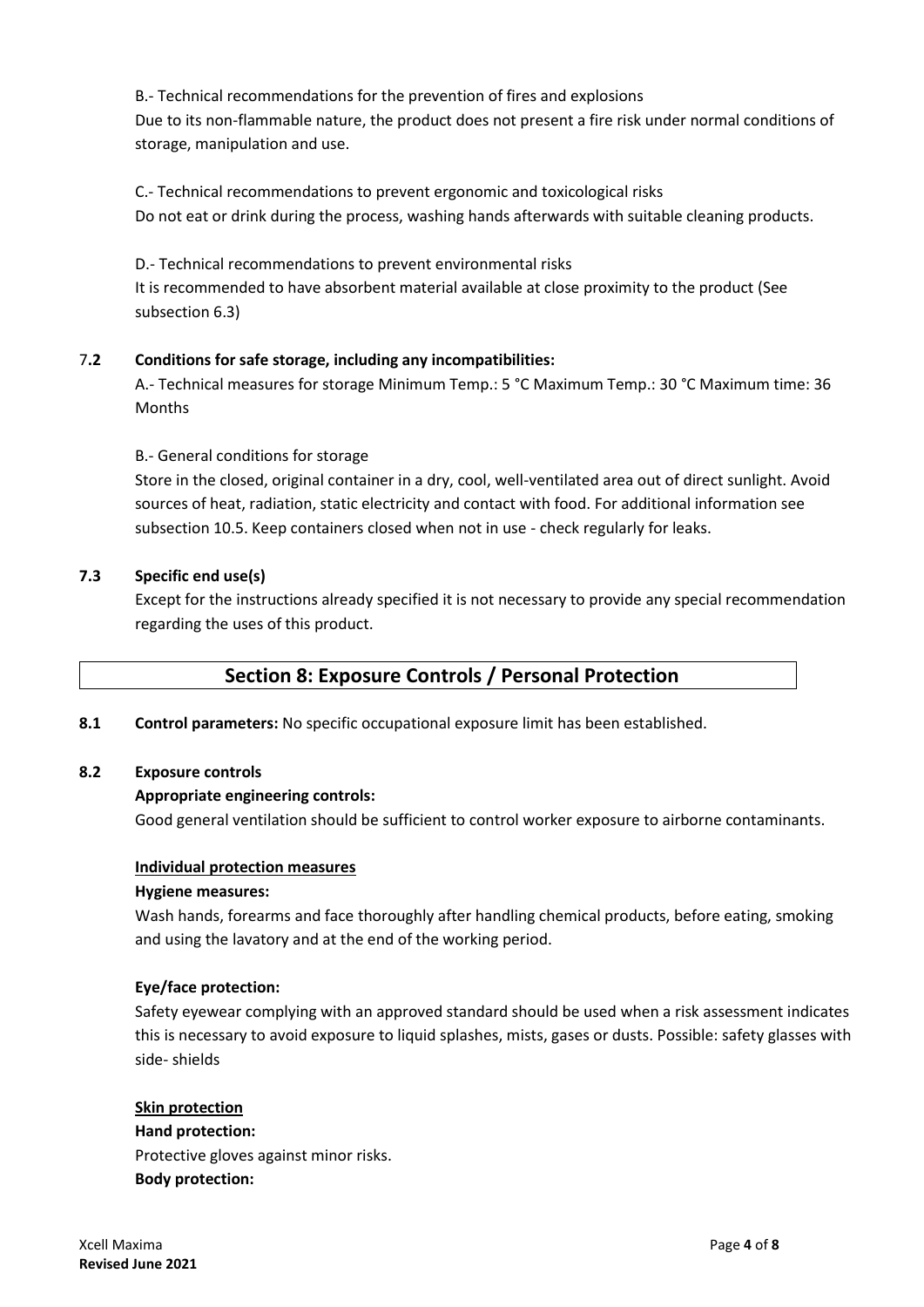Personal protective equipment for the body should be selected based on the task being performed and the risks involved and should be approved by a specialist before handling this product.

#### **Other skin protection:**

Appropriate footwear and any additional skin protection measures should be selected based on the task being performed and the risks involved and should be approved by a specialist before handling this product.

#### **Respiratory protection:**

Respirator selection must be based on known or anticipated exposure levels, the hazards of the product and the safe working limits of the selected respirator. Use a properly fitted, particulate filter respirator complying with an approved standard if a risk assessment indicates this is necessary.

#### **Environmental exposure controls:**

In accordance with the community legislation for the protection of the environment it is recommended to avoid environmental spillage of both the product and its container. No significant release into the air is expected.

| Information on basic physical and chemical properties |                                           |  |  |  |  |
|-------------------------------------------------------|-------------------------------------------|--|--|--|--|
| <b>Appearance</b>                                     |                                           |  |  |  |  |
| Physical sate:                                        | Liquid                                    |  |  |  |  |
| Colour:                                               | Green/Brown                               |  |  |  |  |
| Odour:                                                | Characteristic Odour                      |  |  |  |  |
| <b>Volatility:</b>                                    |                                           |  |  |  |  |
| Boiling Point at atmospheric pressure:                | N/A                                       |  |  |  |  |
| Vapour pressure at 20 °C:                             | No significant volatility, aqueous liquid |  |  |  |  |
| Vapour pressure at 50 °C:                             | No significant volatility, aqueous liquid |  |  |  |  |
| Evaporation rate 20 °C:                               | No data available                         |  |  |  |  |
| <b>Product description:</b>                           |                                           |  |  |  |  |
| Density at 20 °C:                                     | $1.00 \pm 0.02$                           |  |  |  |  |
| Relative density at 20 °C:                            | N/A                                       |  |  |  |  |
| Dynamic viscosity at 20 °C:                           | N/A                                       |  |  |  |  |
| Kinematic viscosity at 20 °C:                         | N/A                                       |  |  |  |  |
| Kinematic viscosity at 40 °C:                         | N/A                                       |  |  |  |  |
| pH:                                                   | $4 - 5$                                   |  |  |  |  |
| Vapour density at 20 °C:                              | N/A                                       |  |  |  |  |
| Partition coefficient n-octanol/water at 20 °C:       | N/A                                       |  |  |  |  |
| Solubility in water at 20 °C:                         | N/A                                       |  |  |  |  |
| Solubility properties:                                | N/A                                       |  |  |  |  |
| Decomposition temperature:                            | N/A                                       |  |  |  |  |
| Melting point/freezing point:                         | N/A                                       |  |  |  |  |
| Explosive properties:                                 | No explosive properties                   |  |  |  |  |
| Oxidising properties:                                 | N/A                                       |  |  |  |  |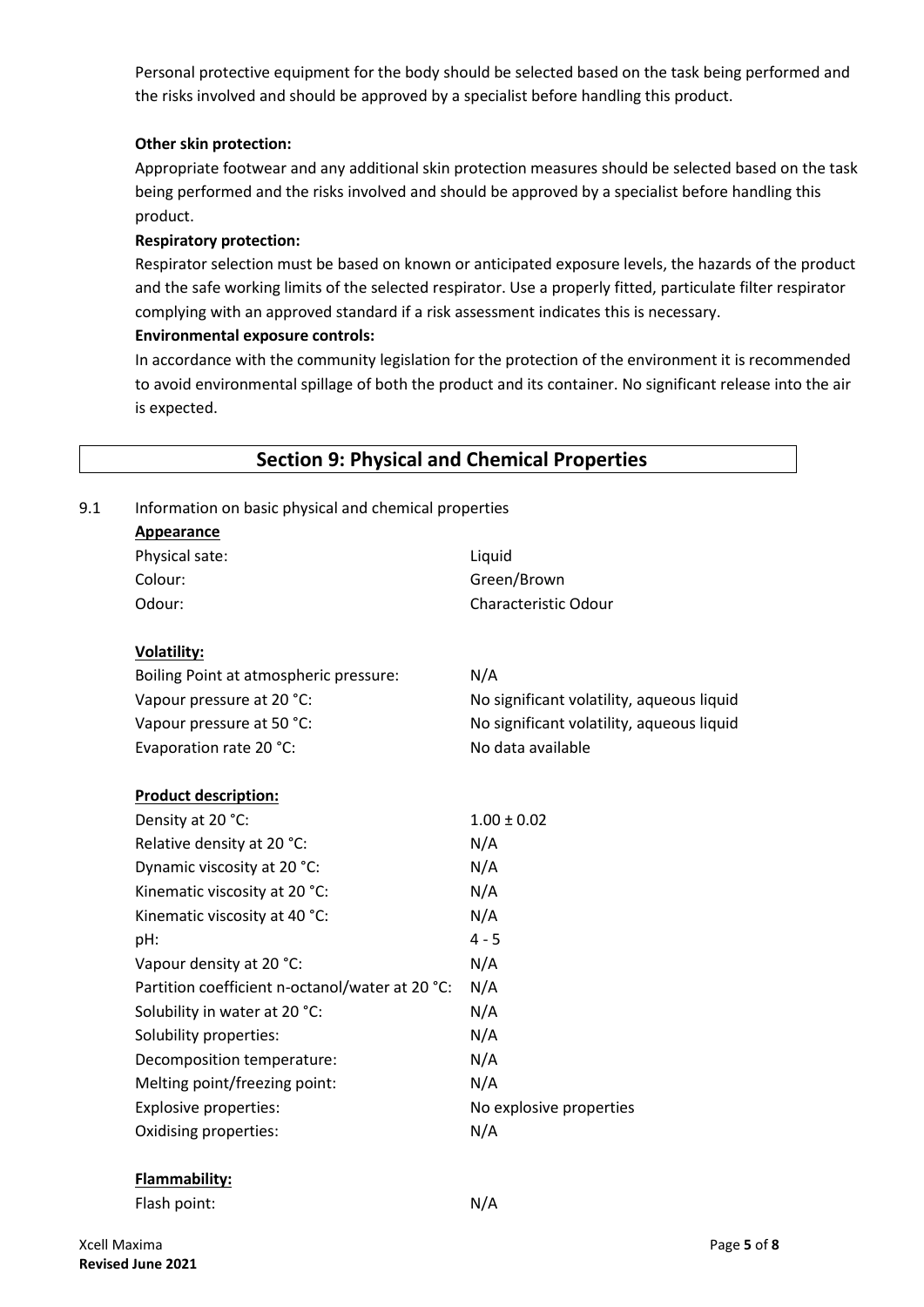| Auto-ignition temperature:       | N/A |
|----------------------------------|-----|
| Lower flammability limit:        | N/A |
| <b>Upper flammability limit:</b> | N/A |

**9.2 Other Information:** No additional information.

### **Section 10: Stability and Reactivity**

- **10.1 Reactivity:** Product is stable under normal conditions.
- **10.2 Chemical stability:** Chemically stable under the conditions of storage, handling and use for 2 years.
- **10.3 Possibility of hazardous reactions:** No information available
- **10.4 Conditions to avoid:** No information available
- **10.5 Incompatible materials:** No information available
- **10.6 Hazardous decomposition products:** None

# **Section 11: Toxicological Information**

**11.1 Information on toxicological effects: No information available.** 

#### **Dangerous health implications:**

Low ingestion hazard in normal use. Irritate respiratory passages very slightly. Direct contact may cause temporary redness and discomfort.

## **Section 12: Ecological Information**

- 12.1 **Toxicity:** No information available.
- **12.2 Persistence and degradability:** No information available.
- **12.3 Bio accumulative potential:** No bioaccumulation potential
- **12.4 Mobility in soil:** No information available.
- **12.5 Results of PBT and vPvB assessment:** No information available.
- **12.6 Other adverse effects:** No information available.

## **Section 13: Disposal Considerations**

The information in this section contains generic advice and guidance. The list of Identified Uses in Section 1 should be consulted for any available use-specific information provided in the Exposure Scenario(s).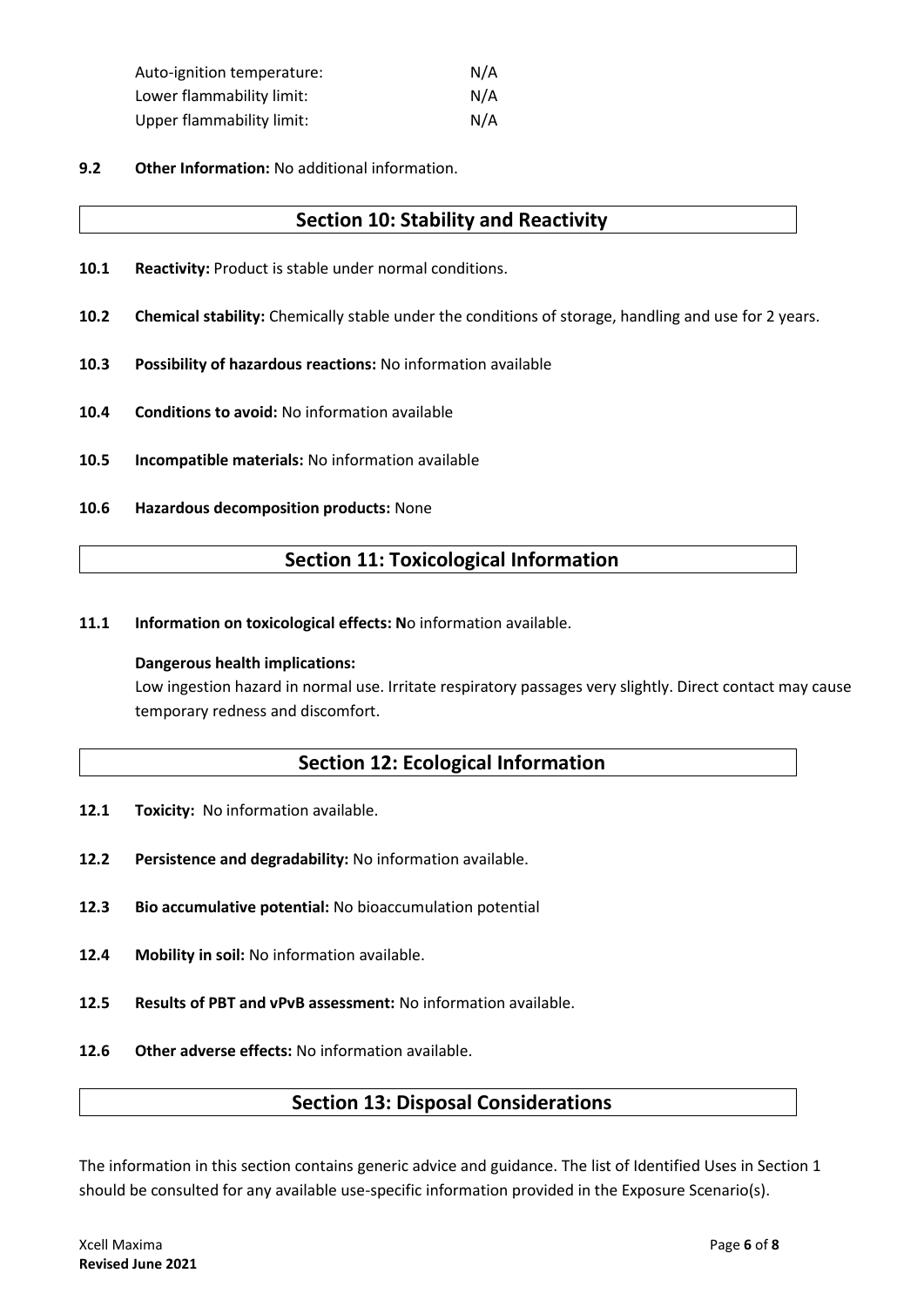### **13.1 Waste treatment methods**

The generation of waste should be avoided or minimized wherever possible. Significant quantities of waste product residues should not be disposed of via the foul sewer but processed in a suitable effluent treatment plant. Disposal of this product, solutions and any by-products should at all times comply with the requirements of environmental protection and waste disposal legislation and any regional local authority requirements.

#### **Packaging**

#### **Methods of disposal:**

The generation of waste should be avoided or minimised wherever possible. Waste packaging should be recycled. Incineration or landfill should only be considered when recycling is not feasible.

#### **Special precautions:**

This material and its container must be disposed of in a safe way. Care should be taken when handling emptied containers that have not been cleaned or rinsed out. Empty containers or liners may retain some product residues. Avoid dispersal of spilt material and runoff and contact with soil, waterways, drains and sewers.

| <b>Section 14: Transportation Information</b>                                           |                             |                                            |                                |                                                  |  |  |
|-----------------------------------------------------------------------------------------|-----------------------------|--------------------------------------------|--------------------------------|--------------------------------------------------|--|--|
|                                                                                         |                             |                                            |                                |                                                  |  |  |
|                                                                                         | Land transport<br>(ADR/RID) | Inland waterway<br>transport<br>(AND/ADNR) | <b>Sea Transport</b><br>(IMDG) | <b>Air Transport</b><br>(ICAO-TI / IATA-<br>DGR) |  |  |
| 14.1 UN Number                                                                          | Not regulated.              | Not regulated.                             | Not regulated.                 | Not regulated.                                   |  |  |
| 14.2 UN proper<br>shipping name                                                         |                             |                                            |                                |                                                  |  |  |
| 14.3 Transport<br>hazard class(es)                                                      |                             |                                            |                                |                                                  |  |  |
| 14.4 Packing<br>Group                                                                   |                             |                                            |                                |                                                  |  |  |
| 14.5<br>Environmental<br>hazards                                                        |                             |                                            |                                |                                                  |  |  |
| 14.6 Special<br>precautions for<br>user                                                 | No data available           | No data available                          | No data available              | No data available                                |  |  |
| 14.7 Transport in<br>bulk according to<br>Annex II of<br><b>Marpol and IBC</b><br>Code: | No data available           | No data available                          | No data available              | No data available                                |  |  |

# **Section 15: Regulatory Information**

### 15.1 **Safety, health and environmental regulations/legislation specific for the substance or mixture:** Occupational Health and Safety Act 1993 Regulation for Hazardous Chemical Substances

### **Other legislation:**

EU regulations: Regulation EC 1272/2008 [EU-GHS/CLP]

Other National regulations: National Road Traffic Act, 1996 (ACT NO. 93 of 1996).

SANS 10228:2012- The identification and classification of dangerous goods for transport by road and rail National Environmental Management: Waste Act 59 of 2008.